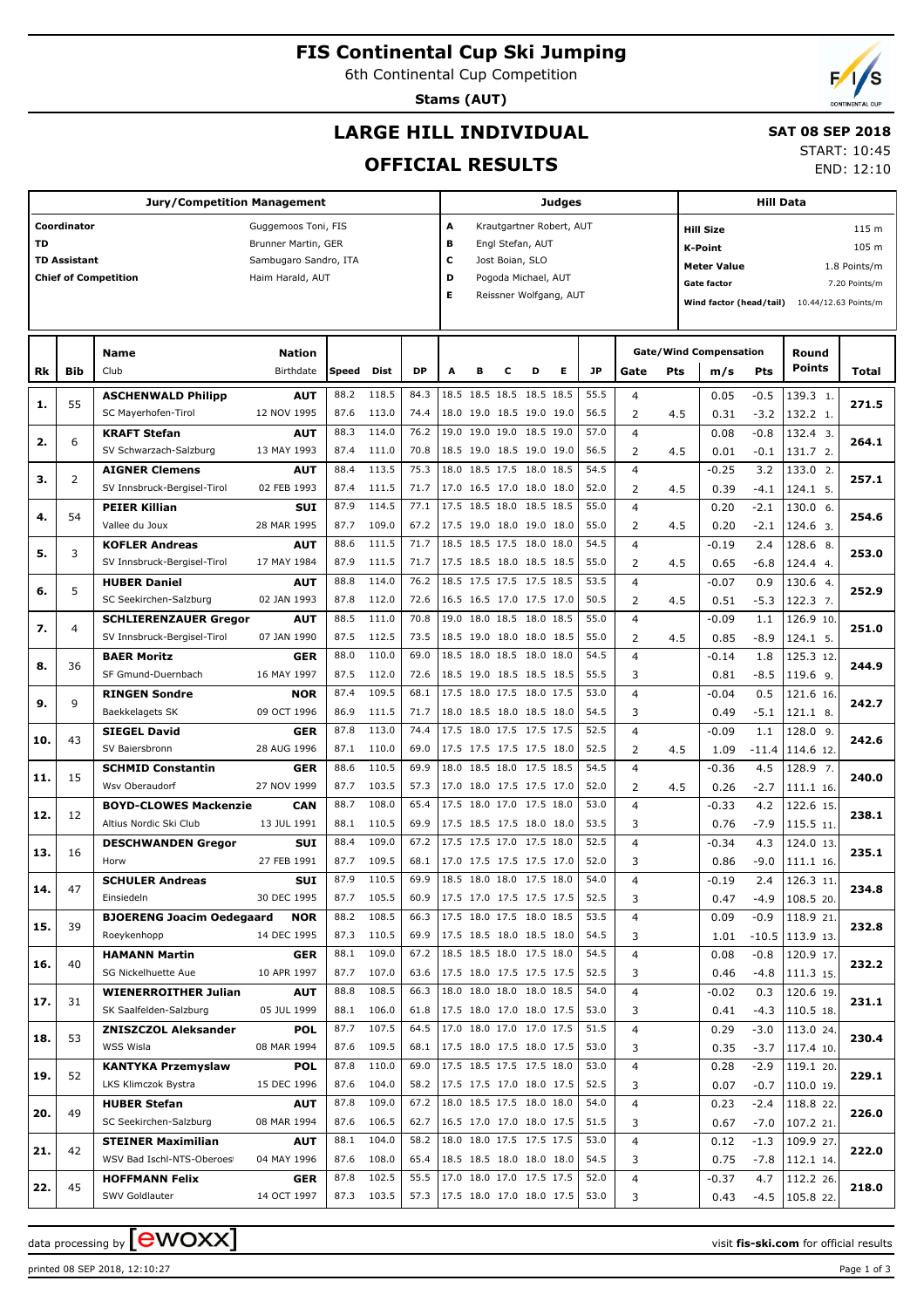# **FIS Continental Cup Ski Jumping**

6th Continental Cup Competition

**Stams (AUT)**



### **LARGE HILL INDIVIDUAL**

#### **SAT 08 SEP 2018** START: 10:45

### **OFFICIAL RESULTS**

|           | <b>OFFICIAL RESULTS</b> |                         |               |       |             |           |   |                          |   |   |   |           |                |            |                               |            | END: 12:10    |       |
|-----------|-------------------------|-------------------------|---------------|-------|-------------|-----------|---|--------------------------|---|---|---|-----------|----------------|------------|-------------------------------|------------|---------------|-------|
|           |                         | <b>Name</b>             | <b>Nation</b> |       |             |           |   |                          |   |   |   |           |                |            | <b>Gate/Wind Compensation</b> | Round      |               |       |
| <b>Rk</b> | <b>Bib</b>              | Club                    | Birthdate     | Speed | <b>Dist</b> | <b>DP</b> | A | в                        | c | D | Е | <b>JP</b> | Gate           | <b>Pts</b> | m/s                           | <b>Pts</b> | <b>Points</b> | Total |
|           |                         | <b>LEITNER Clemens</b>  | <b>AUT</b>    | 88.2  | 103.5       | 57.3      |   | 18.0 18.0 17.0 17.5 17.5 |   |   |   | 53.0      | 4              |            | $-0.16$                       | 2.0        | 112.3 25.     |       |
| 23.       | 1                       | Nordic Team Absam-Tirol | 07 NOV 1998   | 87.7  | 101.5       | 53.7      |   | 17.0 17.0 17.0 18.0 17.0 |   |   |   | 51.0      | 3              |            | 0.18                          | $-1.9$     | 102.8 25.     | 215.1 |
|           | 7                       | <b>BRESADOLA Davide</b> | <b>ITA</b>    | 88.3  | 104.5       | 59.1      |   | 18.0 17.5 17.0 17.5 17.5 |   |   |   | 52.5      | 4              |            | 0.17                          | $-1.8$     | 109.8 28.     | 214.8 |
| 24.       |                         | CS ESERCITO             | 10 SEP 1988   | 87.4  | 104.0       | 58.2      |   | 17.5 17.5 17.5 17.5 17.5 |   |   |   | 52.5      | 3              |            | 0.55                          | $-5.7$     | 105.0 23.     |       |
| 25.       | 32                      | <b>HOERL Jan</b>        | <b>AUT</b>    | 87.3  | 105.0       | 60.0      |   | 17.0 17.5 17.0 17.5 17.0 |   |   |   | 51.5      | $\overline{4}$ |            | 0.27                          | $-2.8$     | 108.7 30.     | 213.0 |
|           |                         | SC Bischofshofen        | 16 OCT 1998   | 86.6  | 102.5       | 55.5      |   | 17.0 18.0 17.0 17.5 17.5 |   |   |   | 52.0      | 3              |            | 0.31                          | $-3.2$     | 104.3 24.     |       |
| 26.       | 37                      | <b>BOMBEK Jan</b>       | <b>SLO</b>    | 88.4  | 105.0       | 60.0      |   | 17.5 17.0 17.0 17.5 17.5 |   |   |   | 52.0      | $\overline{4}$ |            | $-0.09$                       | 1.1        | 113.1 23.     | 206.7 |
|           |                         | SSK Ljubno BTC          | 04 DEC 2001   | 87.5  | 97.5        | 46.5      |   | 16.5 17.0 16.5 16.5 16.5 |   |   |   | 49.5      | 3              |            | 0.23                          | $-2.4$     | 93.6 26.      |       |
| 27.       | 51                      | <b>MOGEL Zak</b>        | <b>SLO</b>    | 87.6  | 117.0       | 81.6      |   | 18.0 17.0 17.0 17.0 16.0 |   |   |   | 51.0      | 4              |            | 0.22                          | $-2.3$     | 130.3 5.      | 130.3 |
|           |                         | Ssk Ljubno btc          | 02 MAR 2001   |       |             |           |   |                          |   |   |   |           |                |            |                               |            |               |       |
| 28.       | 50                      | <b>PILCH Tomasz</b>     | <b>POL</b>    | 87.6  | 112.5       | 73.5      |   | 18.0 18.0 17.0 17.5 17.5 |   |   |   | 53.0      | $\overline{4}$ |            | 0.33                          | $-3.4$     | 123.1 14.     | 123.1 |
|           |                         | WSS Wisla               | 20 OCT 2000   |       |             |           |   |                          |   |   |   |           |                |            |                               |            |               |       |
| 29.       | 34                      | <b>LISSO Justin</b>     | <b>GER</b>    | 88.8  | 111.0       | 70.8      |   | 17.5 18.0 17.5 17.0 17.5 |   |   |   | 52.5      | 4              |            | 0.23                          | $-2.4$     | 120.9 17.     | 120.9 |
|           |                         | Wsv Schmiedefeld        | 12 DEC 1999   |       |             |           |   |                          |   |   |   |           |                |            |                               |            |               |       |
| 30.       | 20                      | <b>NIETZEL Justin</b>   | <b>GER</b>    | 88.1  | 103.0       | 56.4      |   | 17.5 17.5 17.0 17.5 17.0 |   |   |   | 52.0      | 4              |            | $-0.03$                       | 0.4        | 108.8 29.     | 108.8 |
|           |                         | Sc Hinterzarten         | 17 SEP 1997   |       |             |           |   |                          |   |   |   |           |                |            |                               |            |               |       |

|     |    | Not qualified for final round              |             |      |            |      |                          |  |      |                |         |        |       |
|-----|----|--------------------------------------------|-------------|------|------------|------|--------------------------|--|------|----------------|---------|--------|-------|
| 31. | 24 | <b>KARLEN Gabriel</b>                      | <b>SUI</b>  | 87.4 | 104.0      | 58.2 | 17.5 18.0 17.5 18.0 18.0 |  | 53.5 | $\overline{4}$ | 0.32    | $-3.3$ | 108.4 |
|     |    | Gstaad                                     | 10 MAR 1994 |      |            |      |                          |  |      |                |         |        |       |
| 32. | 46 | <b>JUSTIN Rok</b>                          | <b>SLO</b>  |      | 88.0 101.5 | 53.7 | 17.0 17.5 17.0 17.0 17.0 |  | 51.0 | $\overline{4}$ | $-0.22$ | 2.8    | 107.5 |
|     |    | SSD Stol Zirovnica                         | 06 APR 1993 |      |            |      |                          |  |      |                |         |        |       |
| 32. | 18 | <b>COLLOREDO Sebastian</b>                 | <b>ITA</b>  | 88.5 | 101.0      | 52.8 | 16.5 17.0 17.0 17.5 17.5 |  | 51.5 | $\overline{4}$ | $-0.25$ | 3.2    | 107.5 |
|     |    | <b>GS FIAMMEGIALLE</b>                     | 09 SEP 1987 |      |            |      |                          |  |      |                |         |        |       |
| 34. | 48 | <b>ALTENBURGER Florian</b>                 | <b>AUT</b>  |      | 88.0 103.0 | 56.4 | 17.0 17.0 17.0 17.0 17.0 |  | 51.0 | $\overline{4}$ | 0.00    | 0.0    | 107.4 |
|     |    | SC Seekirchen-Salzburg                     | 02 NOV 1993 |      |            |      |                          |  |      |                |         |        |       |
| 35. | 23 | <b>HAUER Joachim</b>                       | <b>NOR</b>  |      | 87.9 104.5 | 59.1 | 16.0 17.5 17.0 17.5 17.5 |  | 52.0 | $\overline{4}$ | 0.36    | $-3.8$ | 107.3 |
|     |    | Baekkelagets SK                            | 02 FEB 1991 |      |            |      |                          |  |      |                |         |        |       |
| 36. | 11 | <b>LINDVIK Marius</b>                      | <b>NOR</b>  |      | 88.0 100.5 | 51.9 | 17.0 17.0 17.0 17.5 17.0 |  | 51.0 | $\overline{4}$ | $-0.32$ | 4.0    | 106.9 |
|     |    | Raelingen Skiklubb                         | 27 JUN 1998 |      |            |      |                          |  |      |                |         |        |       |
| 37. | 33 | <b>CECON Federico</b>                      | <b>ITA</b>  |      | 88.2 104.0 | 58.2 | 17.0 17.5 17.0 17.0 17.0 |  | 51.0 | $\overline{4}$ | 0.24    | $-2.5$ | 106.7 |
|     |    | <b>GS FIAMMEGIALLE</b>                     | 11 JUN 1994 |      |            |      |                          |  |      |                |         |        |       |
| 38. | 29 | <b>POPPINGER Manuel</b>                    | <b>AUT</b>  | 87.9 | 103.0      | 56.4 | 17.5 17.0 17.0 18.0 17.0 |  | 51.5 | $\overline{4}$ | 0.18    | $-1.9$ | 106.0 |
|     |    | SV Innsbruck-Bergisel-Tirol                | 19 MAY 1989 |      |            |      |                          |  |      |                |         |        |       |
| 39. | 21 | <b>DEZMAN Nejc</b>                         | <b>SLO</b>  | 88.8 | 101.0      | 52.8 | 16.5 17.0 17.5 17.0 17.5 |  | 51.5 | 4              | 0.04    | $-0.4$ | 103.9 |
|     |    | SK Triglav Kranj                           | 07 DEC 1992 |      |            |      |                          |  |      |                |         |        |       |
| 40. | 44 | <b>BUSKUM Andreas Granerud</b>             | <b>NOR</b>  |      | 86.9 100.0 | 51.0 | 17.0 17.0 17.0 17.5 17.0 |  | 51.0 | 4              | $-0.09$ | 1.1    | 103.1 |
|     |    | Lensbygda                                  | 05 JUN 1996 |      |            |      |                          |  |      |                |         |        |       |
| 41. | 35 | <b>SOEBERG Sigurd Nymoen</b><br><b>NOR</b> |             |      | 88.3 101.0 | 52.8 | 15.0 15.0 16.5 16.0 16.0 |  | 47.0 | $\overline{4}$ | $-0.21$ | 2.7    | 102.5 |
|     |    | Furnes Ski                                 | 31 AUG 1994 |      |            |      |                          |  |      |                |         |        |       |
| 42. | 27 | <b>ZUPANCIC Miran</b>                      | <b>SLO</b>  | 87.8 | 98.5       | 48.3 | 17.5 17.5 17.0 17.5 17.5 |  | 52.5 | $\overline{4}$ | 0.04    | $-0.4$ | 100.4 |
|     |    | SK Zagorje                                 | 11 NOV 1989 |      |            |      |                          |  |      |                |         |        |       |
| 43. | 14 | <b>SKUPIEN Damian</b>                      | <b>POL</b>  | 87.5 | 95.0       | 42.0 | 17.0 16.0 17.5 17.0 16.5 |  | 50.5 | 4              | $-0.39$ | 4.9    | 97.4  |
|     |    | Ts Wisla zakopane                          | 21 SEP 1999 |      |            |      |                          |  |      |                |         |        |       |
| 44. | 8  | <b>LARSON Casey</b>                        | <b>USA</b>  | 88.2 | 95.0       | 42.0 | 17.0 16.0 16.5 16.0 16.5 |  | 49.0 | 4              | 0.04    | $-0.4$ | 90.6  |
|     |    | Norge Ski Club                             | 16 DEC 1998 |      |            |      |                          |  |      |                |         |        |       |
| 45. | 38 | <b>BRASME Paul</b>                         | <b>FRA</b>  | 88.1 | 95.0       | 42.0 | 16.5 16.5 16.5 17.0 16.5 |  | 49.5 | $\overline{4}$ | 0.11    | $-1.1$ | 90.4  |
|     |    | <b>U.S VENTRON</b>                         | 03 AUG 1997 |      |            |      |                          |  |      |                |         |        |       |
| 46. | 41 | <b>WASEK Pawel</b>                         | <b>POL</b>  | 87.4 | 91.0       | 34.8 | 16.0 16.0 16.0 16.5 16.5 |  | 48.5 | 4              | $-0.24$ | 3.0    | 86.3  |
|     |    | WSS Wisla                                  | 02 JUN 1999 |      |            |      |                          |  |      |                |         |        |       |
| 47. | 13 | <b>SOUKUP Matthew</b>                      | <b>CAN</b>  | 87.9 | 88.0       | 29.4 | 16.0 16.0 16.0 16.0 15.5 |  | 48.0 | 4              | $-0.39$ | 4.9    | 82.3  |
|     |    | Altius Nordic Ski Club                     | 31 AUG 1997 |      |            |      |                          |  |      |                |         |        |       |

data processing by **CWOXX**  $\blacksquare$